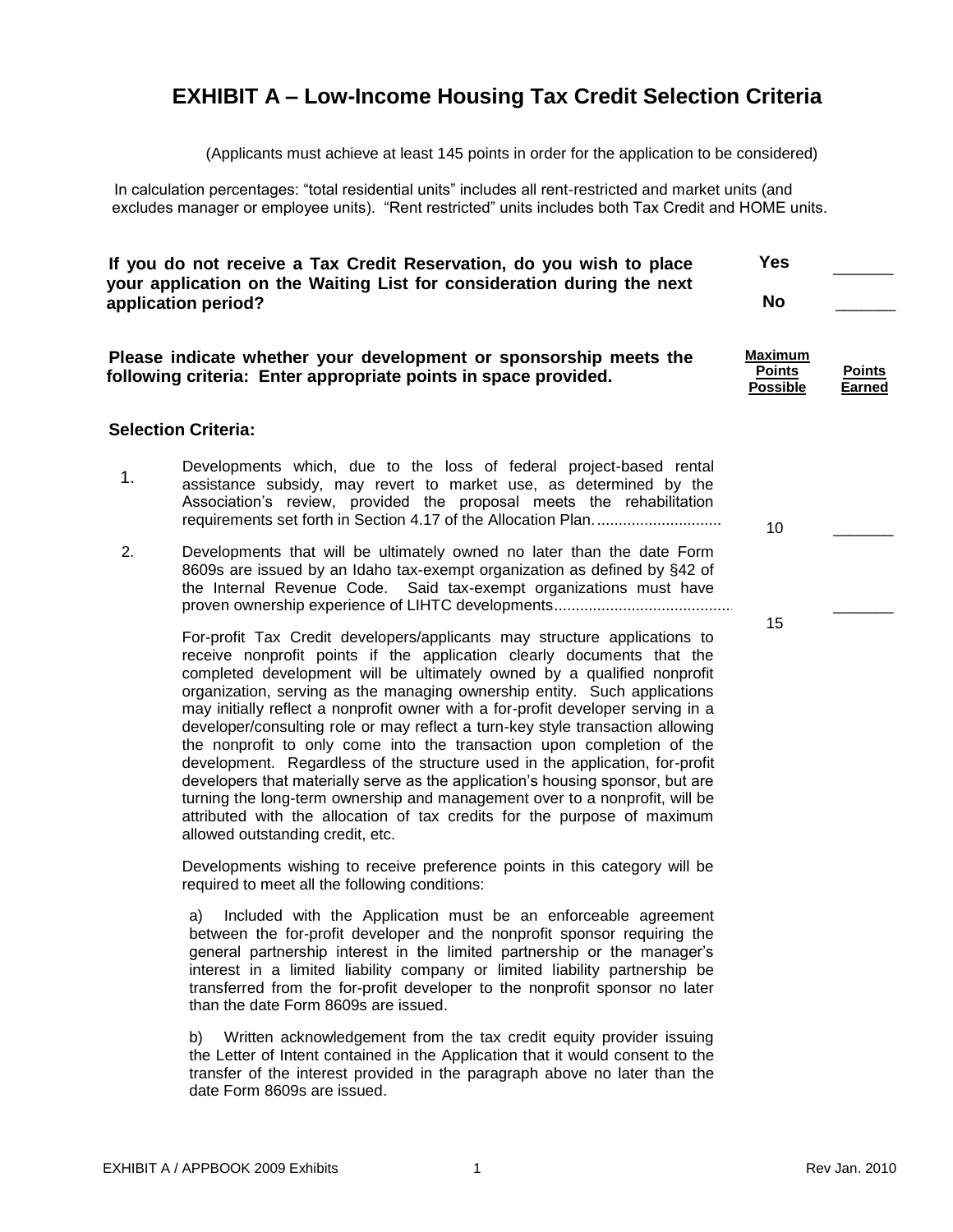# **Selection Criteria (Continued): Maximum**

|    | <b>Selection Criteria (Continued):</b>                                                                                                                                                                                                                                                                                                                                                                                                                                                                                                        | <b>Maximum</b><br><b>Points</b><br><b>Possible</b> | <b>Points</b><br><b>Earned</b> |
|----|-----------------------------------------------------------------------------------------------------------------------------------------------------------------------------------------------------------------------------------------------------------------------------------------------------------------------------------------------------------------------------------------------------------------------------------------------------------------------------------------------------------------------------------------------|----------------------------------------------------|--------------------------------|
| 3. | Developments which give preference to persons on Public Housing Authority<br>waiting lists.                                                                                                                                                                                                                                                                                                                                                                                                                                                   |                                                    |                                |
|    | To receive points in this category, attach a copy of the proposed<br>development's Management Plan that includes a Tenant Selection Policy<br>which specifically states that a preference will be given to potential tenants<br>on Public Housing Authority waiting lists. Preference must be stated as a<br>percentage of total residential units.                                                                                                                                                                                           |                                                    |                                |
|    |                                                                                                                                                                                                                                                                                                                                                                                                                                                                                                                                               | 5                                                  |                                |
|    | Preference given for greater than 60% of total residential units                                                                                                                                                                                                                                                                                                                                                                                                                                                                              | 10                                                 |                                |
| 4. | Developments with mix of rent-restricted and market units.                                                                                                                                                                                                                                                                                                                                                                                                                                                                                    |                                                    |                                |
|    |                                                                                                                                                                                                                                                                                                                                                                                                                                                                                                                                               | 5                                                  |                                |
|    |                                                                                                                                                                                                                                                                                                                                                                                                                                                                                                                                               | 10                                                 |                                |
| 5. |                                                                                                                                                                                                                                                                                                                                                                                                                                                                                                                                               | 15                                                 |                                |
|    | Sponsor is defined to include the owner and, if a partnership, the managing<br>general partner and all co-general partners of the owner or the parent<br>corporation of the managing general partner and all co-general partners of<br>the owner, or if an owner is a limited liability company, such terms also<br>include the limited liability company and all managing members or managers<br>of the limited liability company, and if owner is a corporation, such terms<br>include the president and vice president of the corporation. |                                                    |                                |
|    | Resident means an individual person maintaining his or her principal<br>residence in Idaho or an (the) entity which is organized under the laws of<br>Idaho and which also maintains a (its) principal office in Idaho at the time of<br>application.                                                                                                                                                                                                                                                                                         |                                                    |                                |
|    | Principal Office is defined as a staffed office physically situated in Idaho in<br>which one or more principals maintain a regular, daily office from which they<br>conduct their business.                                                                                                                                                                                                                                                                                                                                                   |                                                    |                                |
| 6. | Developments designed for special needs populations (elderly, handicapped,<br>mentally ill, developmentally disabled) and/or which provide continuing<br>supportive services to assist families in becoming more self-sufficient or                                                                                                                                                                                                                                                                                                           | 15                                                 |                                |
|    | Special Needs:                                                                                                                                                                                                                                                                                                                                                                                                                                                                                                                                |                                                    |                                |
|    | a)<br>Developments with 25% of the rent restricted units designed solely to<br>provide independent living opportunities for persons with mental,                                                                                                                                                                                                                                                                                                                                                                                              |                                                    |                                |

physical or developmental disabilities provided there is a Supportive Services Plan, as defined below, with an established organization to provide services for such persons. **(Copy of the Supportive Services Plan, as defined below, which illustrates how the development will provide services needed by the tenant population must be submitted in the application.), OR**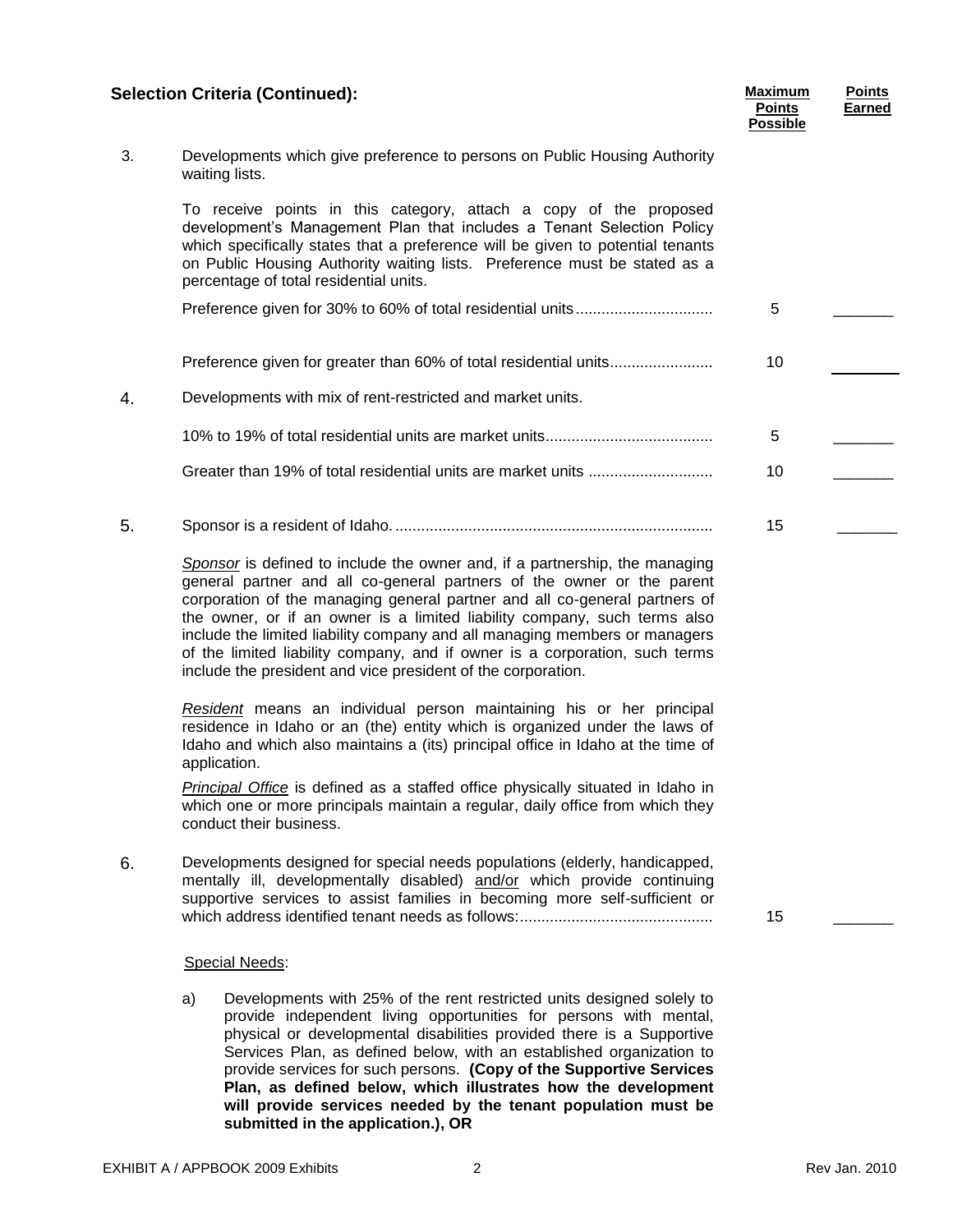# **Selection Criteria (Continued): Maximum**

| Maximum       | <b>Points</b> |
|---------------|---------------|
| <b>Points</b> | Earned        |
| Possible      |               |

b) Developments which provide 100% of the total residential units designed and dedicated for elderly persons 62 years of age or older. Persons with disabilities may also be eligible occupants. **(Copy of the Supportive Services Plan, as defined below, which illustrates how the development will provide services needed by the tenant population must be submitted in the application.), OR**

> Elderly Family. Elderly family means a family whose head or spouse or sole member is a person who is at least 62 years of age. It may include two or more persons who are at least 62 years of age living together, or one or more persons who are at least 62 years of age living with one or more live-in aides.

> Elderly Person. An elderly person is a household composed of one or more persons at least one of whom is 62 years of age or more at the time of initial occupancy.

> Persons with Disabilities. A disabled family is a family whose head, spouse, or sole member is a person with disabilities. It may include two or more persons with disabilities living together, or one or more persons with disabilities living with one or more live-in aides.

For more detailed definitions, please refer to the HUD Occupancy Requirements of Subsidized Multifamily Housing Programs Handbook, 4350.3 REV-1, Chapter 3: Eligibility for Assistance and Occupancy, Section 3-17.

c) Developments designed and operated for occupancy where at least 80% of the total residential units are occupied by at least one person 55 years of age or older. **(A Copy of the Supportive Services Plan, as defined below, which illustrates how the development will provide services needed by the tenant population must be submitted in the application.),**

#### Supportive Services:

The costs of the services provided must be funded outside the operations of the property.

*Self-sufficiency* is defined as the ability to improve economic stature to decrease reliance on government assistance.

It is at the sole discretion of the Association to ascertain whether points will be awarded in this category

**To be considered for points in this category, Sponsors must submit the following:**

**Completed Exhibit F – Supportive Services Plan from the Tax Credit Application, and**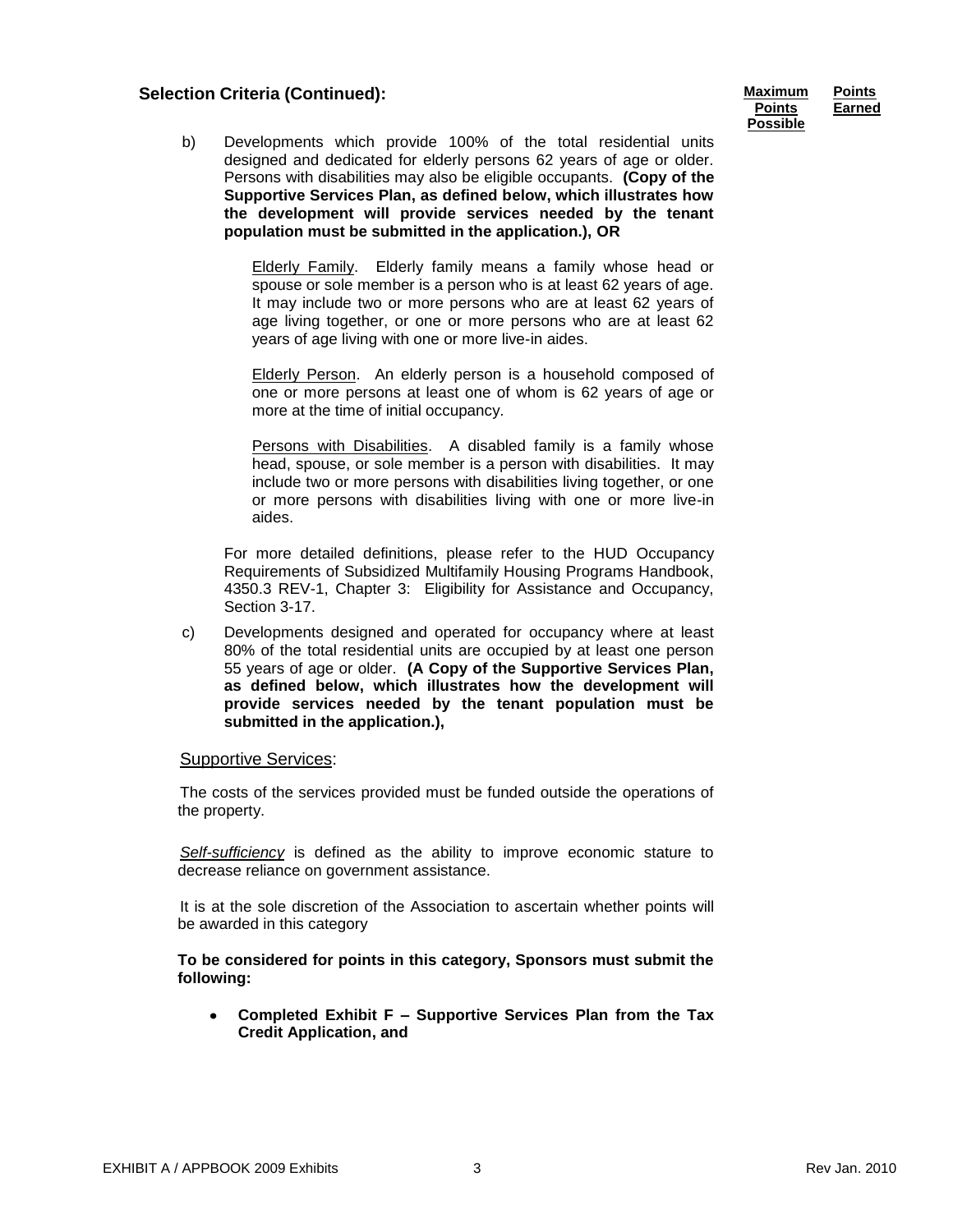| <b>Maximum</b>  |               |
|-----------------|---------------|
| <b>Points</b>   | <b>Points</b> |
| <b>Possible</b> | Earned        |

### **Selection Criteria (Continued):**

**Executed commitment letter or memorandum of understanding**   $\bullet$ **from a supportive services provider that: 1) outlines the services provided, 2) gives the background and experience of the provider in providing the proposed services, 3) mentions how often and where the services will be provided. Please note that supportive services must be offered on an on-going and regular basis, i.e., monthly or weekly, and not just once a year, and the majority of supportive services must be offered on the development site. In the event that the development is an existing structure and the original design did not accommodate a community room concept, the Association will consider an off-site alternative**.

#### *Note: The Regulatory Agreement will restrict use of the development in accordance with this section.*

| 7.  | Family developments which designate at least 5% of the rent-restricted units<br>to three-bedroom or larger units for households earning no more than 50% of<br>area median income. Such developments must provide all appropriate<br>amenities for children and families (i.e., open space, playground laundry,  |    |  |
|-----|------------------------------------------------------------------------------------------------------------------------------------------------------------------------------------------------------------------------------------------------------------------------------------------------------------------|----|--|
|     | At least 5% of the rent restricted units consist of units which are three-                                                                                                                                                                                                                                       | 5  |  |
| 8.  | Developments which preserve existing rent restricted units. Please refer to                                                                                                                                                                                                                                      | 15 |  |
| 9.  | Developments located outside the Boise-Nampa MSA. (Boise City - Nampa<br>MSA (includes Ada, Boise, Canyon, Gem, and Owyhee Counties)                                                                                                                                                                             | 10 |  |
| 10. | Developments located outside of a Difficult to Develop Area or Qualified<br>Census Tracts, or developments that don't qualify for the state-designated<br>increase in eligible basis as mentioned in Section 5.5. (This category<br>recognizes the economic difficulty of funding without the up to 30% increase | 10 |  |
| 11. | Developments with developer fees less than the maximum* identified<br>under Section 7.3.5 will be awarded the following:                                                                                                                                                                                         |    |  |
|     |                                                                                                                                                                                                                                                                                                                  | 5  |  |
|     |                                                                                                                                                                                                                                                                                                                  | 10 |  |
|     |                                                                                                                                                                                                                                                                                                                  | 15 |  |
|     | Acquisition/Rehabilitation maximum is based on the aggregate<br>percentage.                                                                                                                                                                                                                                      |    |  |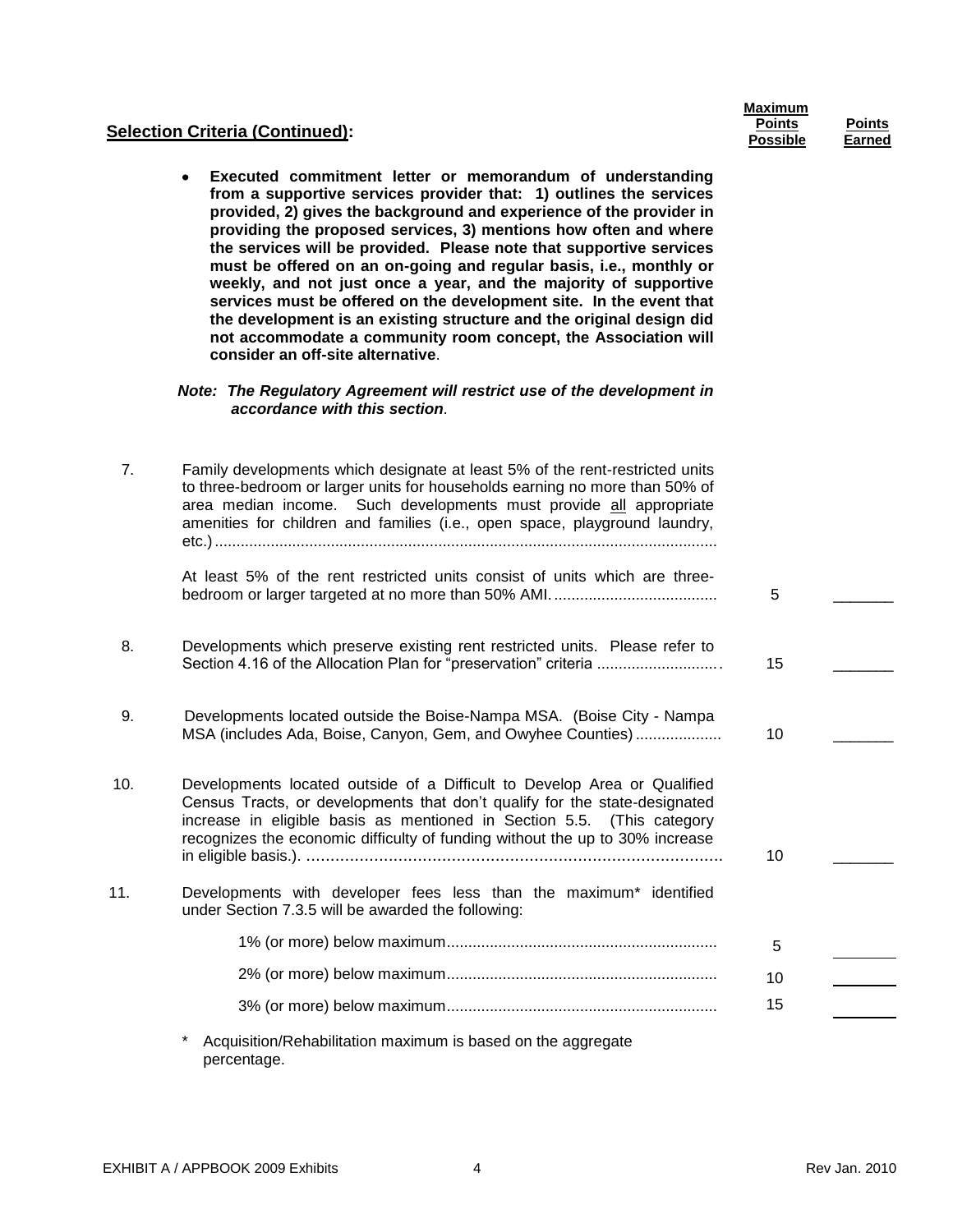| <b>Selection Criteria (Continued):</b> | <b>Maximum</b> |
|----------------------------------------|----------------|
|                                        |                |

| 12. | Developments which utilize private grants in an amount of \$10,000 or more,<br>or developments which utilize other state or federal housing assistance<br>programs (i.e., Section 8, CDBG, USDA Rural Development 515 or 538, |    |  |
|-----|-------------------------------------------------------------------------------------------------------------------------------------------------------------------------------------------------------------------------------|----|--|
|     | FHLB Affordable Housing Program, etc.*), in conjunction with the tax credit.                                                                                                                                                  |    |  |
|     | Documentation regarding proposed conditions and terms of the grant or                                                                                                                                                         |    |  |
|     |                                                                                                                                                                                                                               | 10 |  |

#### **If so, state what assistance will be received:**

NOTE: Hard cost material or professional service donations will not be considered as grants for this particular point category. Additionally, grant funds must not be conditioned upon the award of a side contract.

Tax exempt bond financing, Historic Tax Credits, HOME or Association financing will not be considered "other state or federal housing assistance programs" for this particular category.

- 13. Community based developments which receive local government assistance in an amount not less than 5% of the Total Development Cost\* (i.e., land donations, cash, or tax increment financing). For purposes of this category, CDBG funds are not considered as eligible assistance.......................................
	- Total Development Costs does not include Developer Fee or Development Reserves

#### **Readiness Points:**

14.

- a) Evidence of zoning approval for development as intended If zoning requires a conditional use permit, the evidence of application for such permit must be included in the tax credit application. Developments requiring zone changes or annexation do not meet readiness criteria. 10
- b) Site control by general partner or limited partnership as evidenced by an earnest money agreement or other legal documents evidencing site control...........................................................................................................
- 15. a) Previous program sponsors who have consistently completed their §42 development(s), and who are maintaining their development(s) in compliance with tax credit regulations. Out of state sponsors will be required to provide references from Housing Financing Agencies acknowledging sponsor's track record and that their developments are in compliance. The sponsor will provide IHFA with the authorization to contact said Housing Finance Agencies. Completed development(s) are defined as development(s) which have received a Certificate of Occupancy, and development(s) will be deemed in compliance unless a review has evidenced substantial noncompliance; **OR**................................

15 \_\_\_\_\_\_\_

10

**Points Possible**

20 \_\_\_\_\_\_\_

**Points Earned**

 $\overline{\phantom{a}}$ 

 $\overline{\phantom{a}}$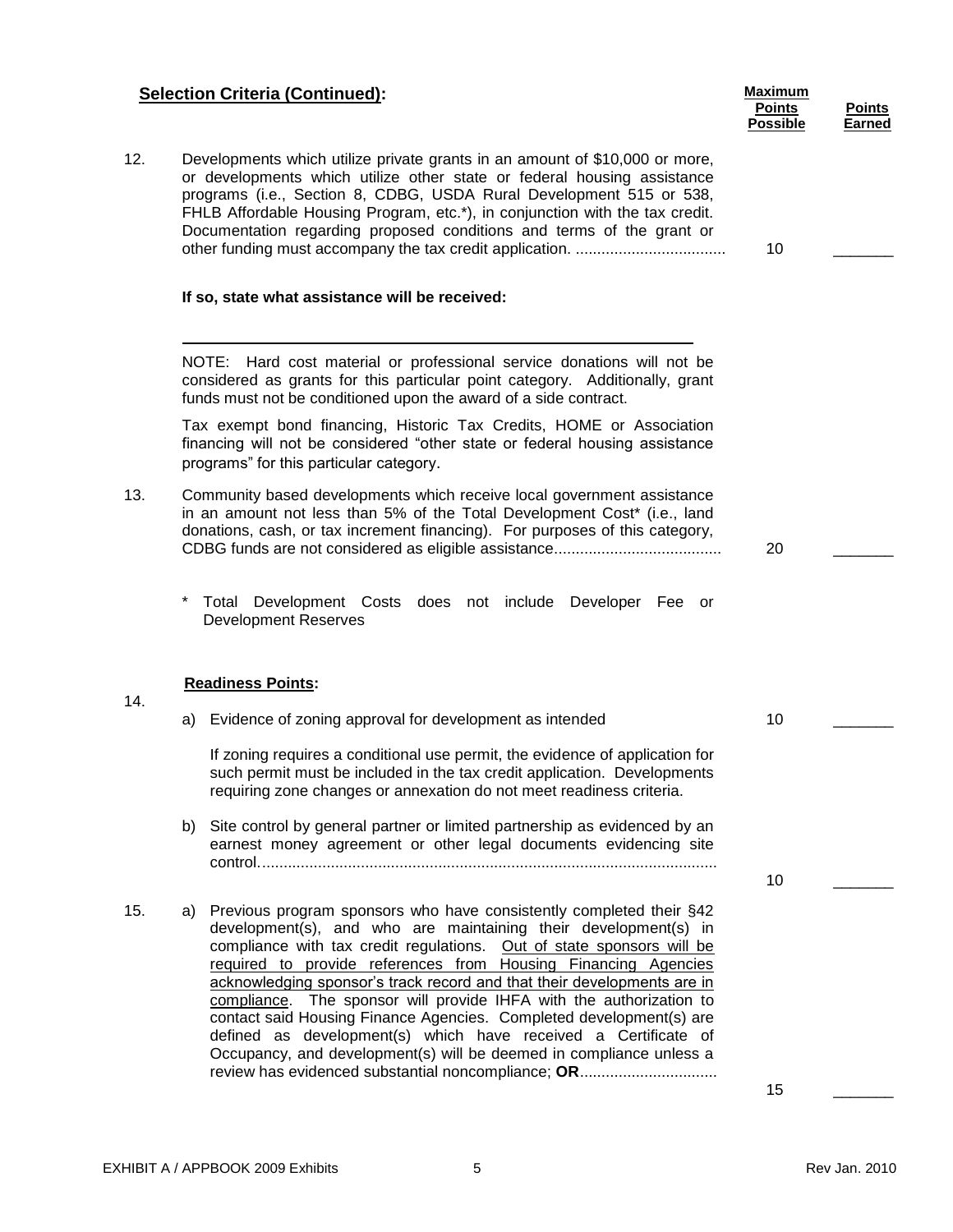# **Selection Criteria (Continued): Maximum** *Maximum* **Maximum Maximum**

| b) Resident sponsors who have previous housing development experience |  |
|-----------------------------------------------------------------------|--|
| (at least a 24-unit multifamily complex) in the state of Idaho        |  |

*Sponsor* is defined to include the owner and, if a partnership, the managing general partner and all co-general partners of the owner or the parent corporation of the managing general partner and all cogeneral partners of the owner, or if the owner is a limited liability company, such terms also includes the limited liability company and all managing members or managers of the limited liability company, and if owner is a corporation, such terms includes the president and vice president of the corporation.

*Residen*t means an individual person maintaining his or her principal residence in Idaho or an (the) entity which is organized under the laws of Idaho and maintains a (its) principal office in Idaho at the time of application.

*Principal office* is defined as a staffed office physically situated in Idaho in which one or more principals maintains a regular, daily office from which they conduct their business.

- 16. Developments with 36 or fewer total residential units in rural areas with populations of not more than 20,000 as defined in most recent census report. The adjusted census data should not be more than 18 months old and be updated from a reliable source (i.e., state of Idaho Department of Commerce, U.S. Census Bureau). **This category does not apply to cities adjacent to other cities if both populations, when added together exceed 20,000.** ......
- 17. Developments located within a certified urban renewal district, or other citydesignated geographic area, that specifically address affordable housing as a goal. To receive points in this category, documentation from the urban renewal district or the city must confirm to the Association's satisfaction that the proposed development lies within certified boundaries and meets the urban renewal district's or city's goal of providing affordable housing...............
- 18. Developments that utilize the 30% present value credit only and not in conjunction with the 70% Present Value Credit.................................................. 10 \_\_\_\_\_\_\_
- 19. Developments intended for eventual tenant ownership after the end of the 15-year compliance period has ended................................................................

Developments wishing to convert to home ownership at the end of the 15 year compliance period will be required to meet the following conditions:

a) The units must be single-family detached units, condominiums, or townhouses;

5 \_\_\_\_\_\_\_

**Points Possible**

 $10$ 

10 \_\_\_\_\_\_\_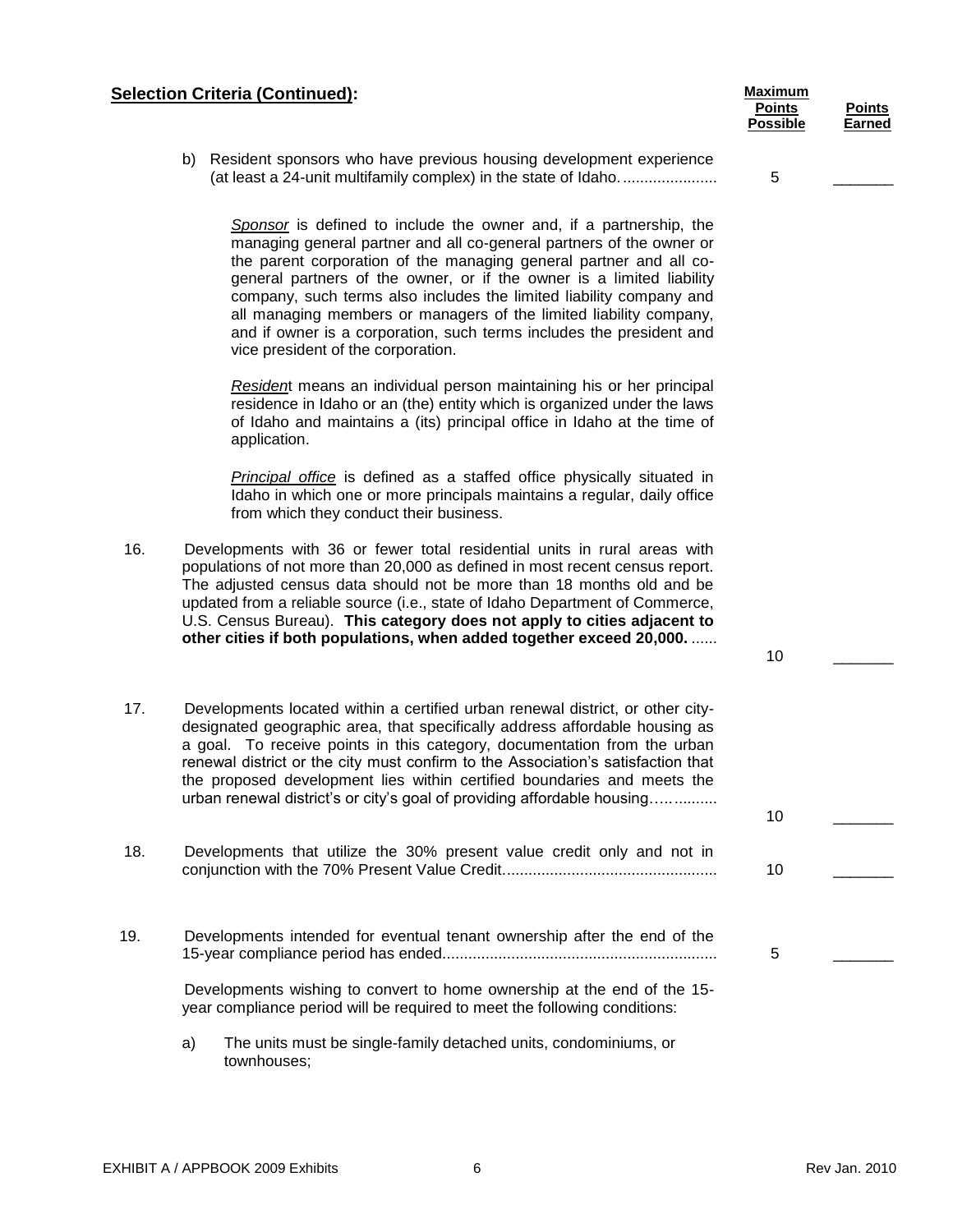# **Selection Criteria (Continued): Maximum Maximum Maximum**

**Points Possible** **Points Earned**

- b) Intention to convert must be expressed in writing at the time of application;
- c) Purchasers must occupy units as primary residences; and
- d) A comprehensive plan must be submitted at the time of application that demonstrates the feasibility of physical conversion to home ownership and includes, but is not limited to:
	- Provisions for repair or replacement of heating systems, water  $\bullet$ heaters, and roof repair or replacement prior to sale;
	- Requirements for extent of stay in rental unit to be eligible for  $\bullet$ purchase;
	- Financial counseling plan for potential home buyers;  $\bullet$
	- Market and unit pricing strategy for conversion; and
	- Any limitations established for seller equity.
- 20. Developments which incorporate the following optional "green building items or practices into their design. To receive points in this category, a licensed architect's "preliminary" certification that lists items to be incorporated must accompany the application. At placed in service, an "as built" certification by a licensed architect that lists the incorporated items will be required.

#### Up to a maximum of 15 points.

(Select any combination of the following items)

| Developments that use 50% or more of their total lighting fixture cost<br>(not including any engineering, installation, wiring, etc.) for Energy Star<br>rated fixtures. Total fixture cost includes both interior and exterior |  |
|---------------------------------------------------------------------------------------------------------------------------------------------------------------------------------------------------------------------------------|--|
| HVAC equipment that meets Energy Star for Homes requirements, or<br>that is in accordance with ASHRAE handbooks or equivalent                                                                                                   |  |
|                                                                                                                                                                                                                                 |  |
|                                                                                                                                                                                                                                 |  |
| Low or No VOC paints, primers, adhesives, and sealants                                                                                                                                                                          |  |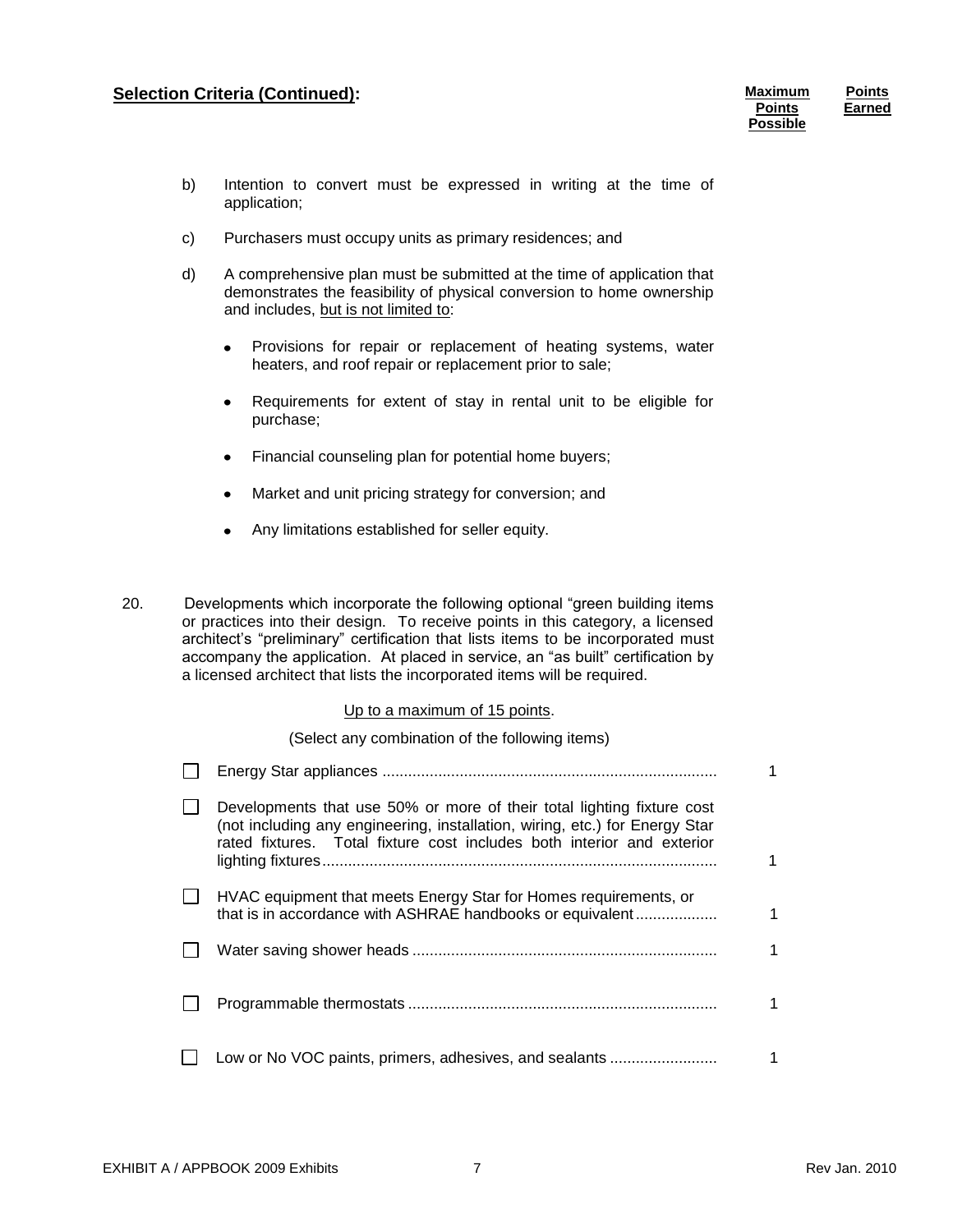# **Selection Criteria (Continued): Maximum** *Maximum* **Maximum**

|              |                                                                       | <b>Points</b><br><b>Possible</b> | Points<br>Earned |
|--------------|-----------------------------------------------------------------------|----------------------------------|------------------|
| $\mathbf{1}$ |                                                                       |                                  |                  |
| $\mathsf{L}$ | Harvesting 15% of rainwater runoff from roof for landscape irrigation |                                  |                  |

|                                                                                                                                               | 1              |
|-----------------------------------------------------------------------------------------------------------------------------------------------|----------------|
|                                                                                                                                               | 1              |
| Inclusion of environmentally preferred products, including recycled<br>content and locally produced within 500 miles from the site for 40% of | 1              |
|                                                                                                                                               | 2              |
|                                                                                                                                               | $\overline{2}$ |
|                                                                                                                                               | $\overline{2}$ |
|                                                                                                                                               | $\overline{2}$ |
|                                                                                                                                               | $\overline{2}$ |
| Any insulation in the walls and ceilings that provides a 20                                                                                   | $\overline{2}$ |
| Orienting building to maximize passive solar heating/cooling                                                                                  | 2              |
|                                                                                                                                               | 2              |
|                                                                                                                                               | 15             |

21. Developments which utilize Historic Rehabilitation Tax Credit as a funding source. To receive points in this category, certification from the National Park Service must accompany the application which: 1) states that the proposed building is a certified historic structure (one listed on the National Register of Historic Places or located in a Registered Historic District and determined to be of significance to the Historic District) as defined by IRC Section 47(c)(3)(A); and 2) states that the proposed rehabilitation meets the Department of Interior's standards for rehabilitation........................................... 10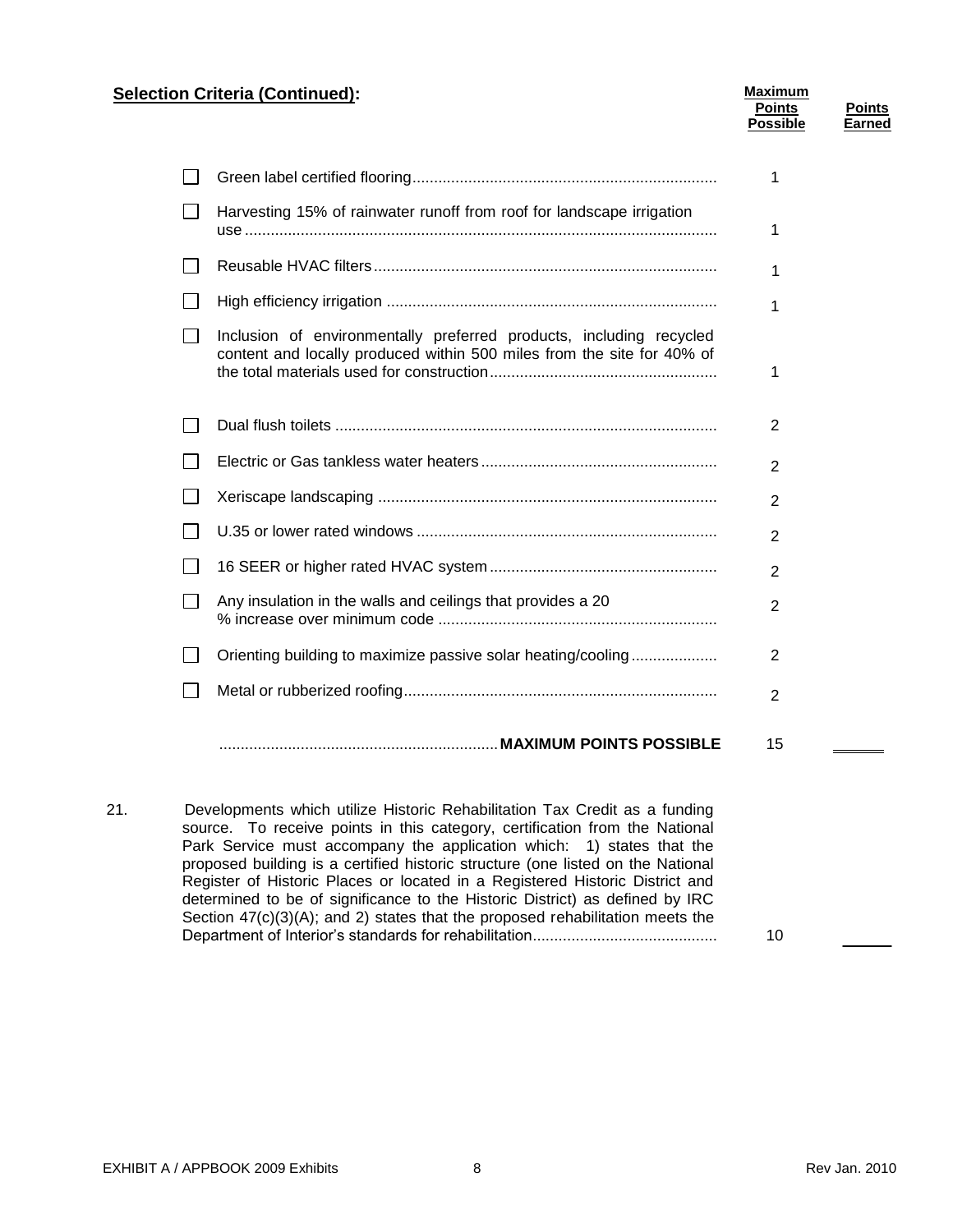# **Preference Points:**

| Maximum       |  |
|---------------|--|
| <b>Points</b> |  |
| Possible      |  |

**Years**

**Points Earned**

#### **What is the term of your low-income obligation? \_\_\_\_\_\_**

The Code also requires that, during the selection process, preference is granted to developments which serve the lowest income tenants and/or which are obligated to serve low-income tenants for the longest periods and/or located in a qualified census tract in which the development contributes to a concerted community revitalization plan. Accordingly, the Association will grant preference points to eligible developments as follows:

1. Developments which are obligated to provide low-income use beyond the eighteenth  $(18<sup>th</sup>)$  year of the compliance period. This obligation requires that owners of such developments may not invoke the sale provision (for the purpose of converting to marketrate use prior to the end of the thirty (30) year extended use commitment) until one (1) year before the final year of obligation and thereafter shall be subject to the three (3) year provisions regarding eviction and rent increase:

| Example: | 2 points for each year beyond 18 years, up to 44 points               |    |  |
|----------|-----------------------------------------------------------------------|----|--|
|          | (i.e. 20 yrs. = 2 yrs. x 2 = 4 points) <b>MAXIMUM POINTS POSSIBLE</b> | 44 |  |

This obligation will be set forth in the Regulatory Agreement.

**Note:** This obligation does not release owners from the extended use commitment which provides for compliance with §42 regulations for 15 years beyond the initial 15-year compliance period.

#### 2. Developments with 40% area median income (AMI) units. Manager's unit not included in calculation.

| Developments with 1-50 total residential units where at least 5%                                                           | 10 |  |
|----------------------------------------------------------------------------------------------------------------------------|----|--|
| Developments with 51 or more total residential units where at least                                                        | 10 |  |
| <b>TOTAL NUMBER OF UNITS TARGETED FOR HOUSEHOLDS</b><br><b>EARNING NO MORE THAN 40% AREA MEDIAN INCOME</b><br>$#$ of units |    |  |
| Developments with 45% area median income (AMI) units.<br>Manager's unit not included in calculation.                       |    |  |
| Developments with 1-50 total residential units where at least 2.5%                                                         | 10 |  |
| Developments with 51 or more total residential units where at least                                                        | 10 |  |

3.